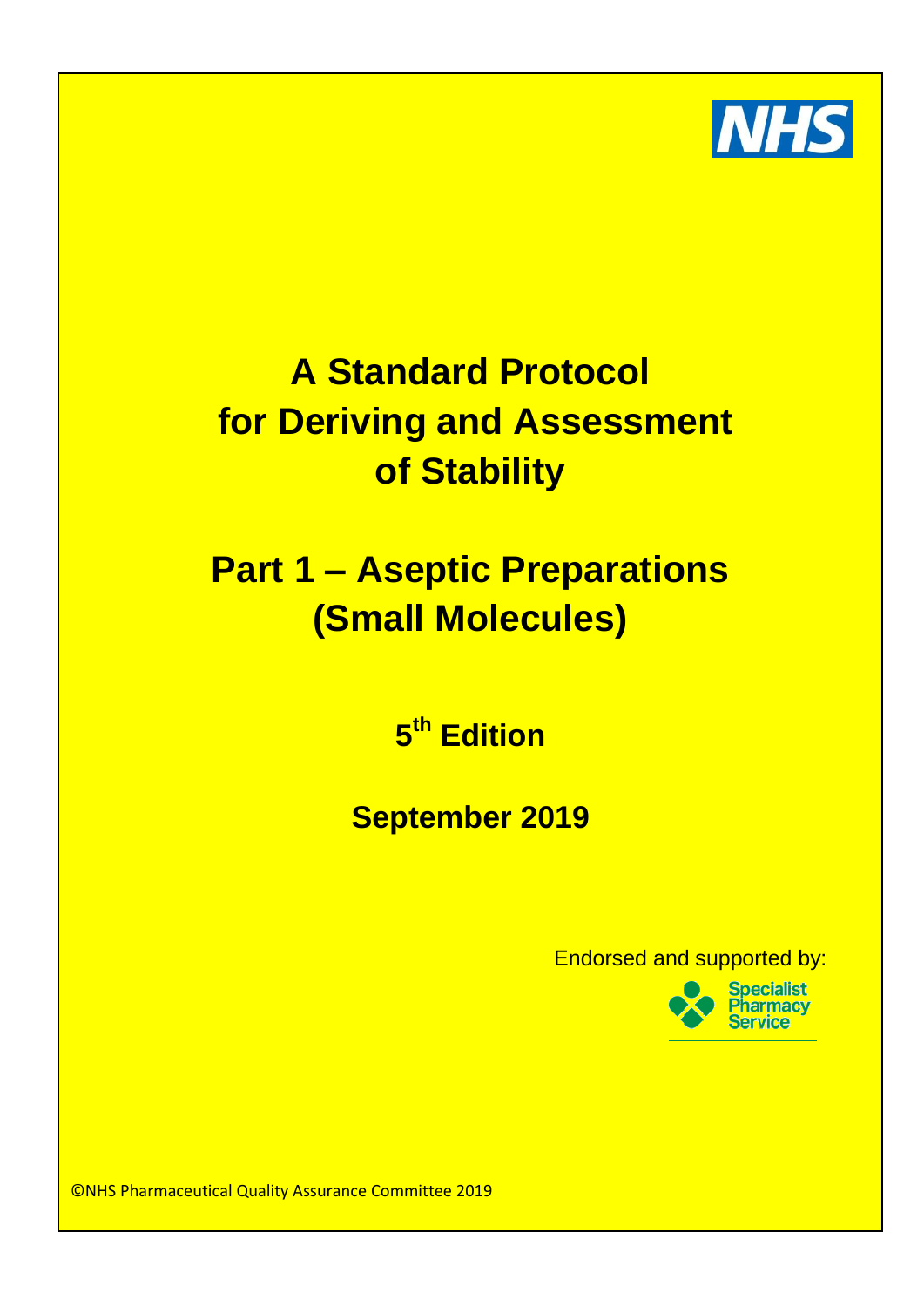This document has been produced on behalf of the NHS Pharmaceutical Quality Assurance Committee, the NHS Pharmaceutical Production Committee and the NHS Pharmaceutical Aseptic Services Group by the NHS Pharmaceutical Research and Development Working Group. Membership of the NHS Pharmaceutical Research and Development Working Group is shown below.

Mark Santillo (Chair), Regional Quality Assurance Officer, Torbay & South Devon NHS Foundation Trust.

Peter Austin, Consultant Pharmacist and Team Pharmacist Lead, Oxford University Hospitals NHS Foundation Trust.

Caroline Campbell, Laboratory Manager, Quality Control Laboratory, Newcastle upon Tyne Hospitals NHS Foundation Trust.

Lyndsay Davies Senior Pharmaceutical Biochemistry Analyst, Quality Control North West (Liverpool).

Chris Marks, Scientific Officer, Regional Quality Control, North Bristol NHS Trust.

Andrew Merriman, Lead Quality Assurance and Technical Services Pharmacist, Betsi Cadwaladr University Health Board.

Adam Millington, Specialist Pharmacist - Production Services and Clinical Trials, Nottingham University Hospitals NHS Trust.

Phil Weir, Principal Scientist – Head of Scientific Services, Quality Control North West (Stockport).

Industrial, academic and regulatory experts have been consulted in the preparation of this protocol.

| <b>Document History</b> | <b>Issue date and reason for change</b>                                                                                                                                                                                                                                                                                                                                                                                                                                              |  |
|-------------------------|--------------------------------------------------------------------------------------------------------------------------------------------------------------------------------------------------------------------------------------------------------------------------------------------------------------------------------------------------------------------------------------------------------------------------------------------------------------------------------------|--|
| Edition 1               | <b>Issued December 2009</b>                                                                                                                                                                                                                                                                                                                                                                                                                                                          |  |
| Edition 2               | <b>Issued August 2011 - updated to current practice</b>                                                                                                                                                                                                                                                                                                                                                                                                                              |  |
| Edition 3               | Issued December 2015 - addition of procurement assessment<br>template, addition of information on analytical techniques,<br>updated statements on syringe storage, updated temperature<br>statement for in-use testing for ambulatory infusion systems,<br>updated references.                                                                                                                                                                                                       |  |
| <b>Edition 4</b>        | Issued April 2017 – stability temperature for in-use period for<br>elastometic devices, sub-visible particle counts, introduction<br>updated, minor edits and improvements                                                                                                                                                                                                                                                                                                           |  |
| <b>Edition 5</b>        | Addition of the section on abridged studies. Increased clarity<br>regarding sampling from elastomeric devices. Statement where<br>temperature of elastomeric infusions can be controlled as to using<br>a lower in-use temperature. Requirement for justification<br>techniques selected, acceptance criteria and for omissions added<br>in line with MHRA comments on the previous version. Other<br>minor edits and improvements to wording to improve clarity of the<br>document. |  |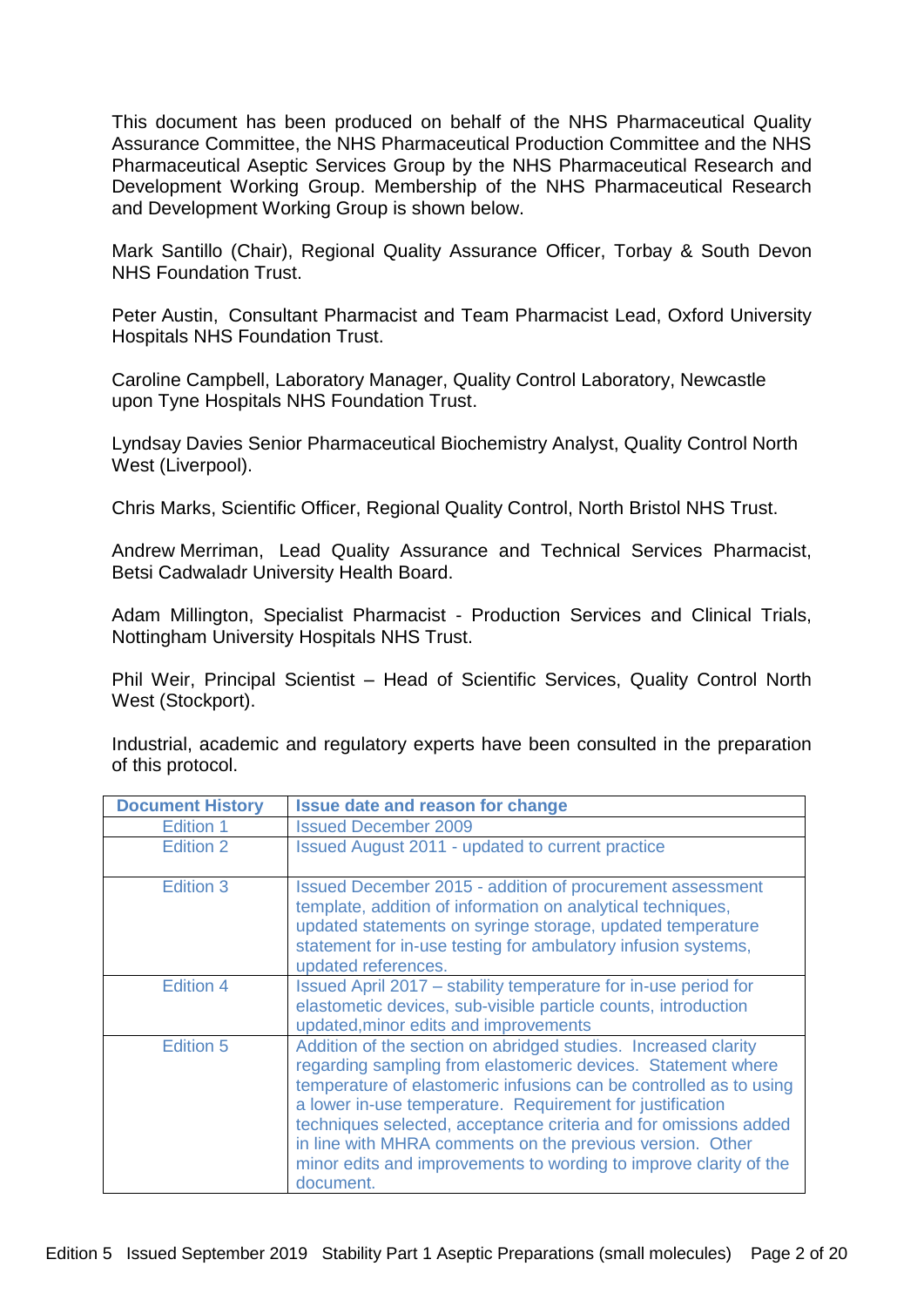## **1. Scope**

Standards produced by the NHS Pharmaceutical Quality Assurance Committee and its sub-committees are produced with a distinctive yellow cover and are therefore known as Yellow Cover Documents (YCDs). This document, produced by the Pharmaceutical Research and Development Group, is the first in a series looking at stability of pharmaceuticals. .

This YCD applies to small molecule products of all presentations prepared by aseptic manipulation of sterile pharmaceutical products. In this context, a small molecule is defined as a medicinal drug compound having a molecular weight of less than 2000 Daltons, with two main exceptions. The first exception is any medicinal drug compound comprised of peptide sequences and the second exception are small molecule products produced using sterilisation by filtration that is followed by aseptic filling. For Biopharmaceuticals please refer to A Standard Protocol for Deriving and Assessment of Stability: Part 2 - Aseptic Preparations (Biopharmaceuticals)<sup>1</sup>.

## **2. Introduction**

The 2007 NPSA (National Patient Safety Agency) alert 20<sup>2</sup> recommended the supply of ready-to-administer products, at least for high risk injectables, rather than aseptic preparation in clinical areas. The practicality of this is in part reliant on the availability of valid and robust stability data.

This protocol, which was prepared jointly by the Research & Development sub-group of the NHS Pharmaceutical Aseptic Services Group, the NHS Pharmaceutical Quality Assurance Committee and the NHS Pharmaceutical Production Committee and which has been updated by the NHS Pharmaceutical Research and Development Working Group, presents a standardised methodology to establish shelf life for aseptically prepared products. It is expected that the principles of this protocol are used for local stability trials, stability trials outsourced to third parties and when the validity of published stability data or commercially supplied stability data need to be assessed. Compliance with this protocol should also be sought from compounded product suppliers when products are outsourced, and Appendix 2 may be used to support that aim.

The principles that inform this protocol are:

- 2.1 Information available from a manufacturer may not offer the required stability data, for example from the relevant SmPC or from additional information from the medical information department.
- 2.2 Published stability data may be of limited value because of inappropriate or inadequate analytical methodology, limited study duration or improper processing of analytical data.
- 2.3 Shelf lives are derived from diverse sources of data including physicochemical stability, microbiological integrity, consideration of licensed status of the preparation facilities and their compliance with standards.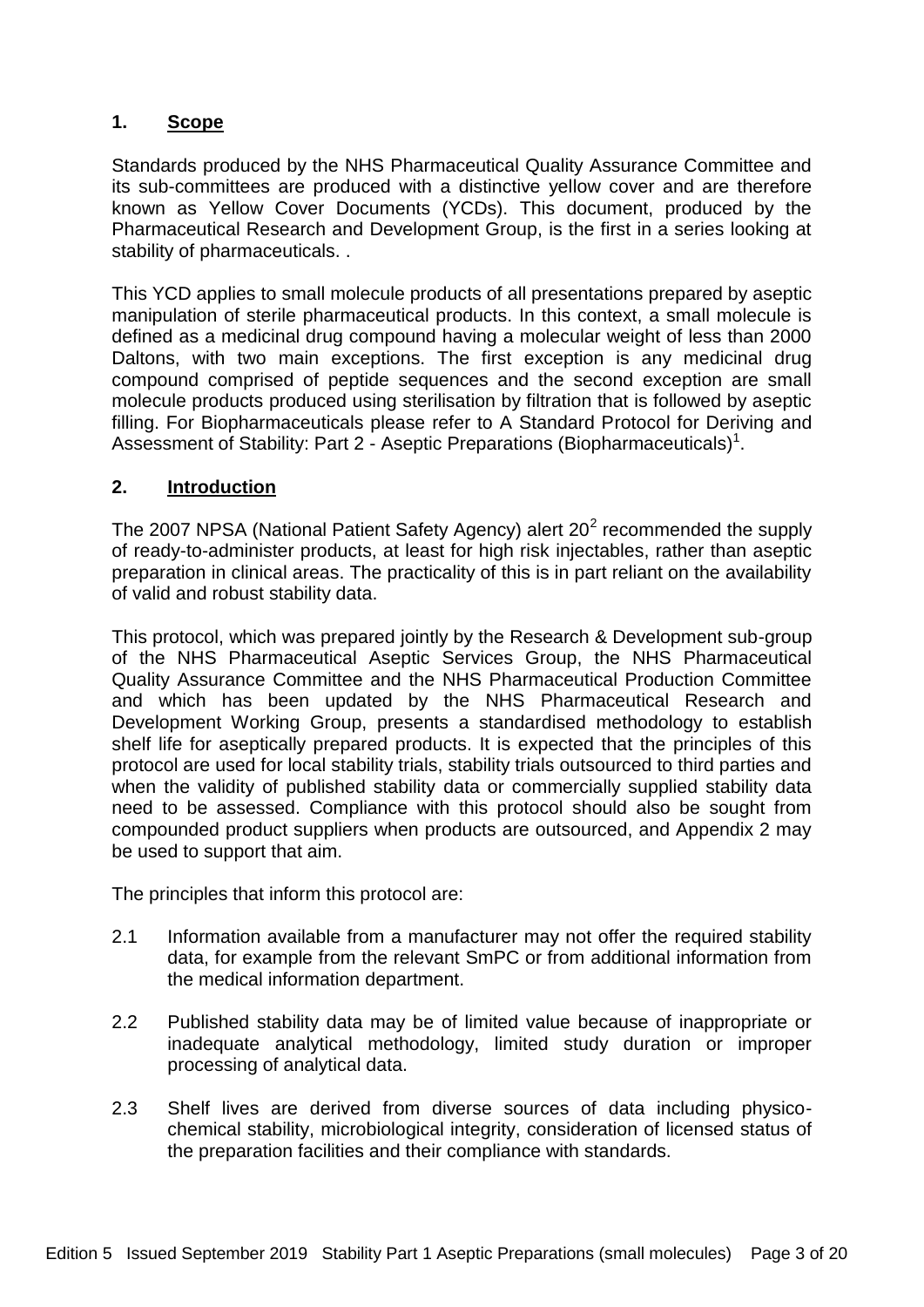2.4 Once allocated, the shelf life should be subject to on-going validation including robust control of any changes to materials or components.

Appendix 2 of this document is supplied to assist procurement staff in assessing the suitability of products to be procured as unlicensed small molecule aseptically prepared products, including assessment of the shelf life assigned and stability information supplied or otherwise available for the specific product.

The R&D Group Assessment Template for Aseptic Small Molecule Products should be completed for all assessments of stability for this product group.

## **3. Analytical Methods**

The development, validation, and adoption of analytical methods are beyond the scope of this protocol except to note that any method used must be able to indicate stability, be robust and be fully validated. The principles of 'Guidance on the Validation of Pharmaceutical Quality Control Analytical Methods<sup>3</sup> and ICH Q2(R1)<sup>4</sup> (implemented as CPMP/ICH/281/95) should be followed, as appropriate.

## **4. Diluents**

The default diluent will normally be 0.9% w/v sodium chloride as a typical diluent used in practice, but 5% w/v glucose should be used where applicable and other diluents may be added or supplemented, if recommended in the SmPC or otherwise required.

## **5. Containers**

#### 5.1 General considerations

Care should be taken to check the container proposed to store the product is the same used for each supporting stability study.

Extrapolation of data between different containers and infuser devices may be permissible provided the drug degradation pathway and physical properties of the container are well understood. Critical physical properties of a container include oxygen permeability, water permeability (water loss), light permeability, material constitution and possible extractives and adsorbent potential. Any extrapolation must be evaluated and justified.

#### 5.2 Syringes

Syringes used as storage containers must be fully validated, including adequate consideration of microbiological ingress and physical robustness. Please refer to the 'Microbiological protocol for the integrity testing of syringes'<sup>5</sup>. Any syringe used to store medicines must be assessed as compliant with the BP Monograph for plastic syringes 'Appendix XIX G'<sup>6</sup>.

In each case, the syringes used in a stability trial, together with the specific closure system, should be specified in the protocol. Consideration should be also given to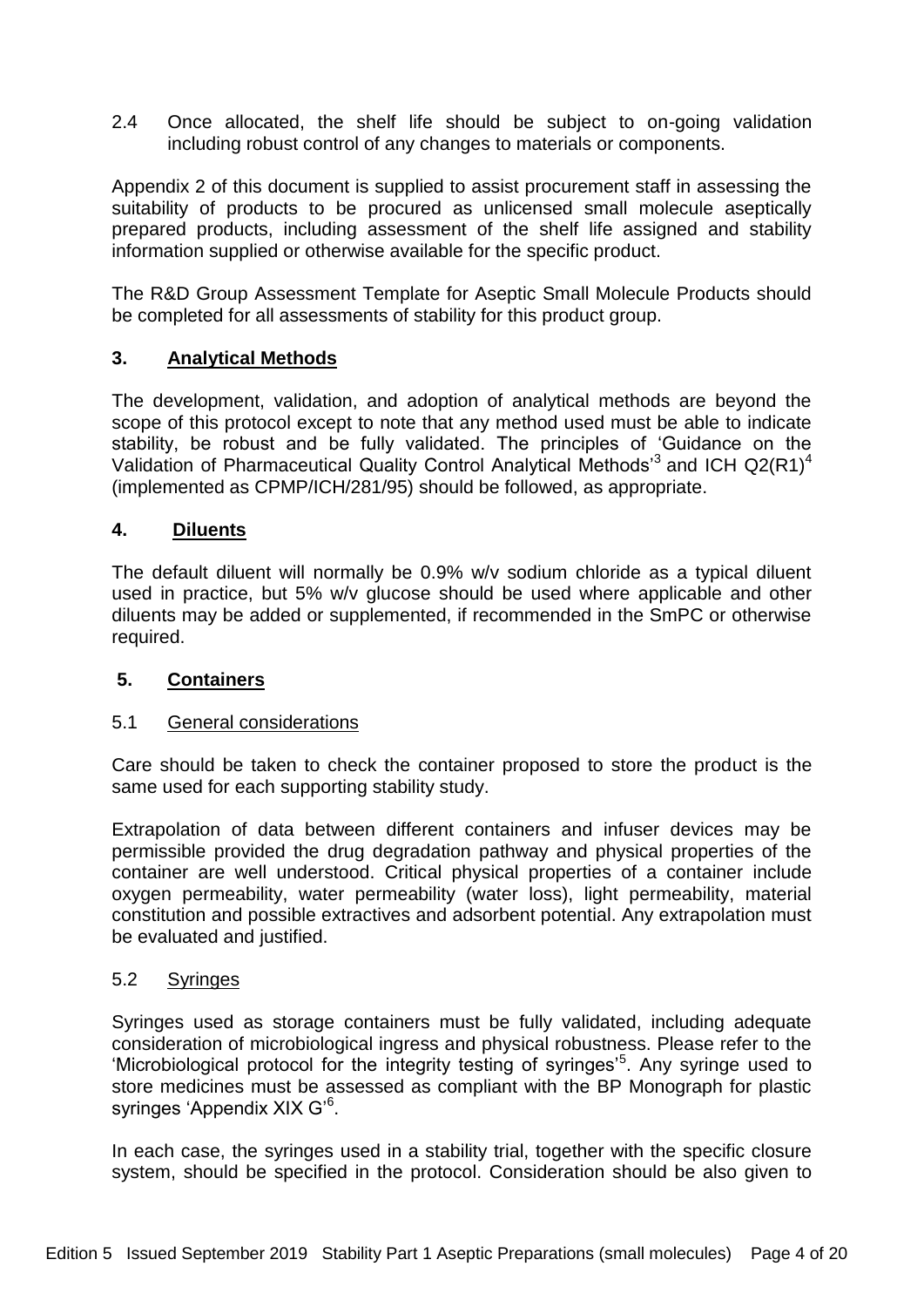the inclusion of suitable CE marked drug storage syringes in any new study. Two piece polypropylene syringes may be required for some products although past history indicates that there may be more failures during the integrity testing with those syringes<sup>7</sup>.

It is preferable that syringes with the plunger attached should not be filled beyond 85% of their marked capacity in order to prevent undue plunger movement, which may compromise microbial integrity during shipping/ distribution; this is as outlined in 'Microbiological protocol for the integrity testing of syringes<sup>5</sup> and national cytotoxic standardised specifications $2^1$ .

It is noteworthy that syringes currently used for storage of aseptically prepared medicines are not CE registered as drug storage devices, which has meant manufacturers have often made important changes to the syringes they manufacture without informing the end users. In some cases, changes to syringes have had apparent effects on drug stability and/or adsorption<sup>8</sup> when the syringe is used to store aseptically prepared medicines. Therefore, for these products an on-going programme of stability reassessment is strongly recommended. This could take the form of repeated stability testing at defined regular intervals or a programme of end of shelf life testing for the products that feeds into an annual Product Quality Review (PQR).

## 5.3 Infusion Containers

Non-PVC containers (polyolefin) should routinely be the first choice container. The choice of flexible versus semi-rigid containers is product and/or study specific but it may not always be possible to extrapolate between the two due to fundamental differences in certain properties, which include the material and quantity of residual air.

#### 5.4 Ambulatory Infuser Devices

There are a range of elastomeric devices as well as other ambulatory infuser devices. These should be included in studies when such devices will be used for administration. In addition, the drug contact surfaces need to be understood if data is extrapolated between different types of elastomeric and other infusion devices.

#### 5.5 Glass vials

The type of glass and the nature of the vial stopper are important considerations when using glass vials as final containers. The physical robustness and potential for microbiological ingress should also be considered.

## 5.6 Eye dropper bottles

Eye dropper bottles may include capped glass bottles (with a screw top or dropper) or plastic three piece eye dropper bottles. A stability study must be carried out in the container in which the product will be supplied; physical robustness and container integrity are important considerations.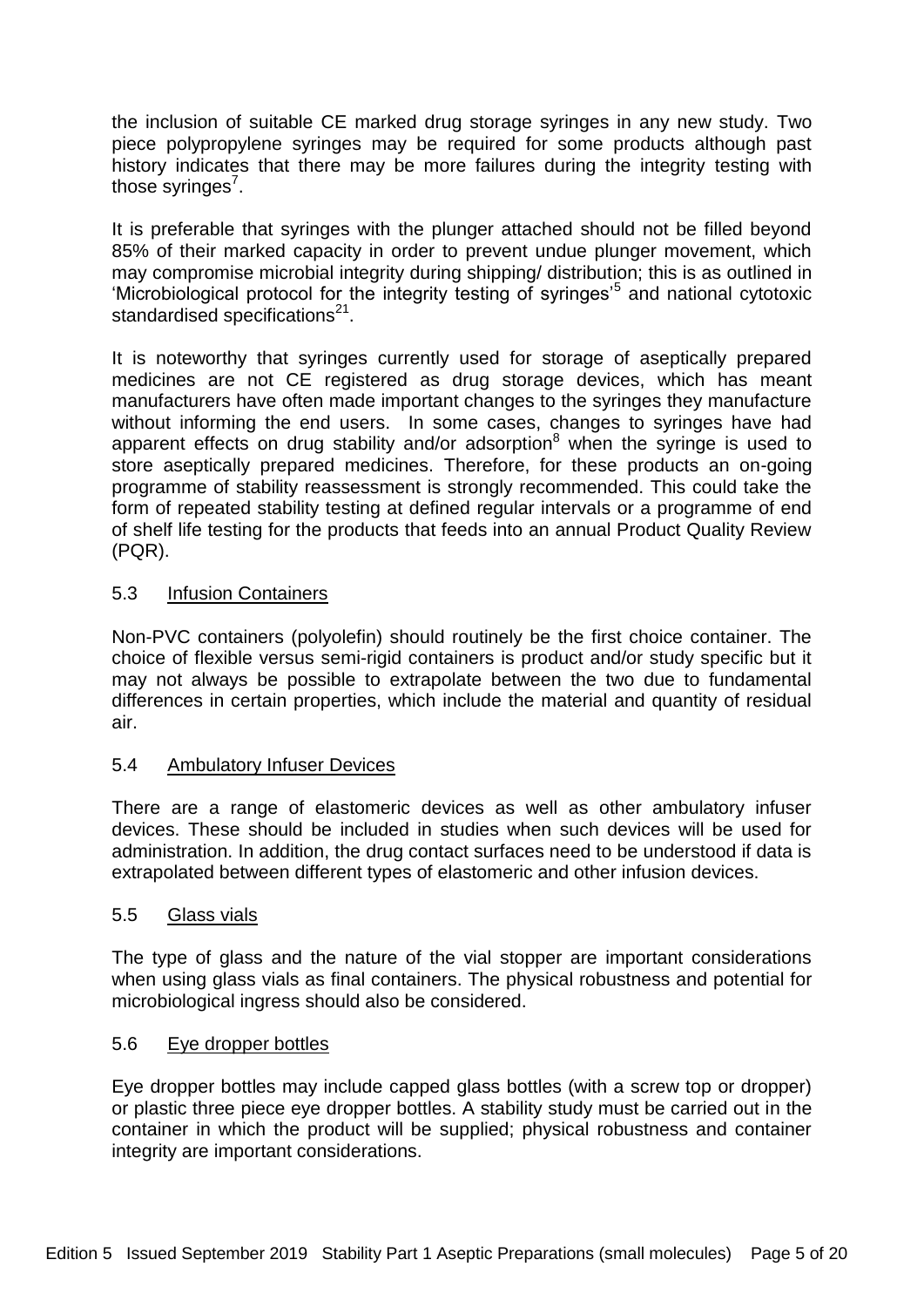## **6. Concentrations**

Ideally each drug should be studied at each of a low and high clinically relevant concentration. In this way, if there is consistent degradation reaction kinetics of the drug then it should be possible to interpolate to concentrations in between the two. If there is likely to be a significant difference in stability across a range of concentrations or another physical stability issue then additional concentrations may also be required.

## **7. Storage Conditions**

Standard storage conditions can be found in Table 1. Control of relative humidity is not required for aseptically prepared products because they are essentially aqueous solutions and the storage times comparatively short. However, the properties of the container need to be assessed and understood (e.g. water loss by weight loss on storage, see above).

| 1. Refrigerated without exposure | $5^{\circ}$ C +/- $3^{\circ}$ C                                                 |
|----------------------------------|---------------------------------------------------------------------------------|
| to UV light                      |                                                                                 |
| 2. Room temperature without      | $25^{\circ}$ C +/- $2^{\circ}$ C                                                |
| exposure to UV light             |                                                                                 |
| 3. Body temperature / elevated   | Normally 32°C +/- 1°C for in-use 'near                                          |
| temperature                      | to body studies' (for elastomeric and                                           |
|                                  | similarly insulated devices, 37°C +/-                                           |
|                                  | 2°C for preparations in implantable                                             |
|                                  | reservoirs (or where there is no                                                |
|                                  | evidence that temperatures stay below                                           |
|                                  | $32^{\circ}$ C <sup>a</sup> )40 $^{\circ}$ C +/- 2 $^{\circ}$ C for accelerated |
|                                  | data                                                                            |
| 4. Room temperature with         | $25^{\circ}$ C +/- $2^{\circ}$ C, exposed to continuous                         |
| exposure to UV light             | fluorescent light                                                               |
| 5. Frozen                        | $-20$ °C +/- 5°C                                                                |

#### **Table 1. A summary of stability testing temperature requirements**

<sup>a</sup> Represents a "worst case scenario" for device reservoirs worn under clothes

#### **8. Storage Protocols**

The conditions referred to within this section can be found in Table 1, temperatures for all storage chambers should be constantly monitored, for example using a wireless monitoring system.

#### 8.1 Refrigerator stored products

Products should routinely be stored refrigerated as required by the Farwell Report<sup>9</sup> unless that is precluded by physical considerations. The assessment of the maximum refrigerated shelf life and 'in-use' shelf life at room temperature should be assessed as part of a study. This may be followed by a second 'sequential' study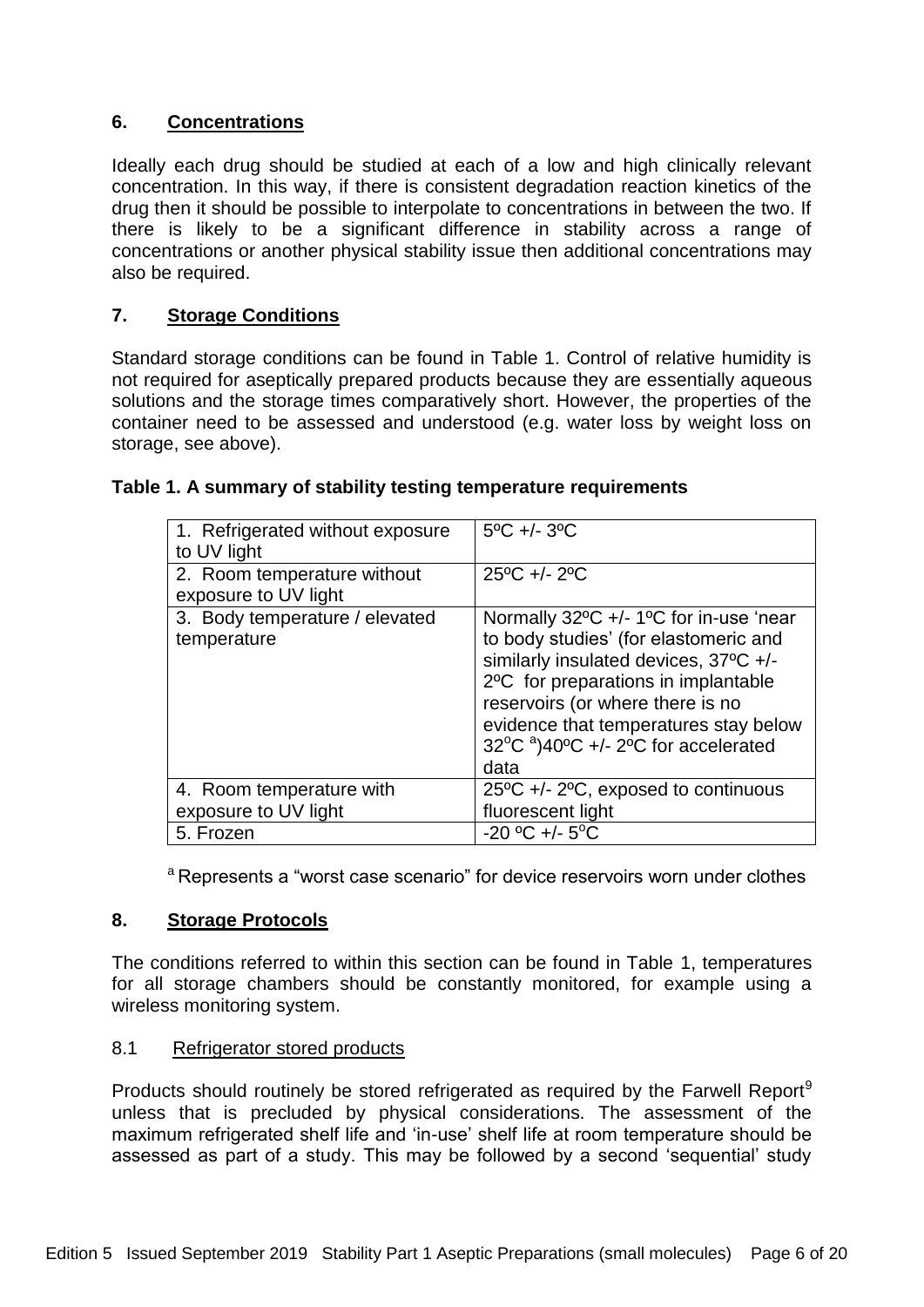including refrigerated storage followed by in-use conditions for an appropriate period prior to testing (Table 1).

## 8.2 Room Temperature stored products

Products for which there are solubility issues under refrigeration can be stored at room temperature, which may also be appropriate for Controlled Drugs due to their storage requirements. For Controlled Drugs, stability trials may need to be conducted at room temperature without exposure to UV light (Table 1).

## 8.3 Devices worn at body temperature

For elastomeric devices or others where evidence exists that the drug solution will not reach temperatures above  $32^{\circ}$ C then the in-use period should be studied at  $32^{\circ}$ C  $+/-$  1<sup>o</sup>C. For implantable devices (installed under the skin) then this should be 37<sup>o</sup>C +/- 2°C, this would also be appropriate for non-insulated devices or those for which evidence suggests may reach temperatures above  $32^{\circ}$ C during routine infusion periods.

The rationale behind this standard is based on a series of published studies<sup>10,11,12</sup> which have shown that for elastometric devices handled appropriately the drug solution does not exceed 32°C throughout the infusion period.

The Van der Merwe paper<sup>10</sup> in particular used a thermocouple placed inside the solution itself and this showed that for the two infusors studied including one with a flexible and one with a rigid shell the solution does not even reach 30°C during 24 hours of simulated use.

Another rationale behind this temperature is that 32°C is the temperature for the EP dissolution test for transdermal devices<sup>13</sup> (which is based on a harmonised worldwide standard).

It is important that patients receive instruction on how to handle their infusors as exposure to direct sunlight even within a pouch can have a significant impact on the temperatures seen with temperatures being shown to reach above 40°C in some studies. It is also important that at night the infusor is placed outside of the bed covers if at all possible.

Where technology exists to maintain the infuser at a lower temperature throughout the infusion period, for example below  $25^{\circ}$ C by using insulated infusion devices, then it is appropriate to use this temperature for the in-use period in the study. It must be borne in mind that the elastomeric infusors are designed to deliver the set flow rate at a set temperature which is often  $32^{\circ}$ C, therefore, temperatures well below this can have a significant impact on flow rate and therefore dose for continuous infusions.

Care needs to be taken with implantable reservoirs where the device is refilled *in situ* and therefore drug solutions may be stored within them for longer than expected.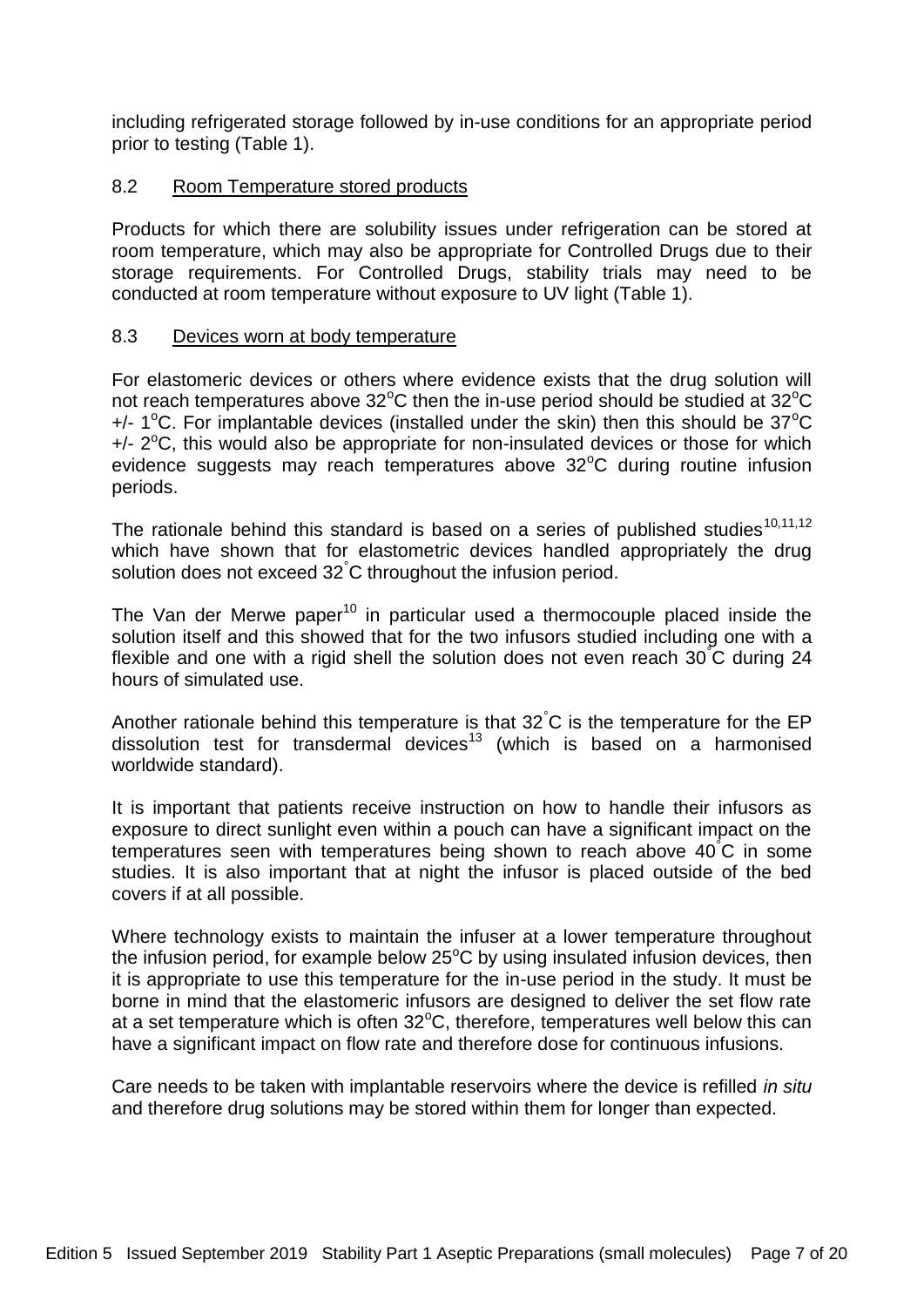## 8.4 Products stored frozen

For products to be stored frozen the process of defrosting must be documented and fully validated for its impact on stability. In addition, the stability of the product once defrosted must be validated, which may involve refrigeration, or storage at room temperature or body temperature (Table 1). It is not normally recommended that plastic syringes are frozen but if this is necessary robust integrity testing must be undertaken at all stages of storage, thawing and any post thaw storage. There may also be risks associated with freezing products in elastomeric reservoirs that need to be assessed.

## 8.5 Light exposure

The effect of light on the stability of a medicinal product requires assessment unless the exposure to light is eliminated during routine clinical use. Condition 4 in Table 1 may apply if the product shelf life is dependent on light induced degradation. Under these circumstances further details as to the techniques to be used can be found in ICH Q1(B) Photostability Testing of New Active Substances and Medicinal Products<sup>14</sup>.

#### 8.6 Study and sampling periods

Sampling periods are study specific and the intrinsic stability of the system will determine the overall study duration as well as each sampling time point.

Sufficient time to allow critical parameters (i.e. those that which will control the shelf life of the product) to be assessed beyond the appropriate confidence interval of its specification limits needs to be built into the stability study. A minimum of 4 justified time points plus the initial data is the minimum required. Note that increasing the number of time points can help minimise the 95% confidence interval, which may otherwise restrict the allocated shelf life. This is particularly applicable to studies of drugs in syringes in which between-day repeatability may be higher than for other container types.

In the case of the critical parameter being the Active Pharmaceutical Ingredient (API) concentration, the study period should allow the concentration to fall to a value that allows a complete understanding of the reaction kinetics. This will not, however, be possible for very stable drugs. Other factors may also be relevant in determining shelf life (see 2.3).

Consideration should be given to carrying out accelerated stability studies for products expected to be or known to be relatively stable. Condition 3 in Table 1 is the temperature normally selected for this purpose.

#### Abridged studies

Where relatively robust information exists from another study including the preparation's reaction kinetics, and those data are available to the researcher, an abridged study may be considered to fill in knowledge gaps. For example, techniques that were not used in the original study may need to be used in order to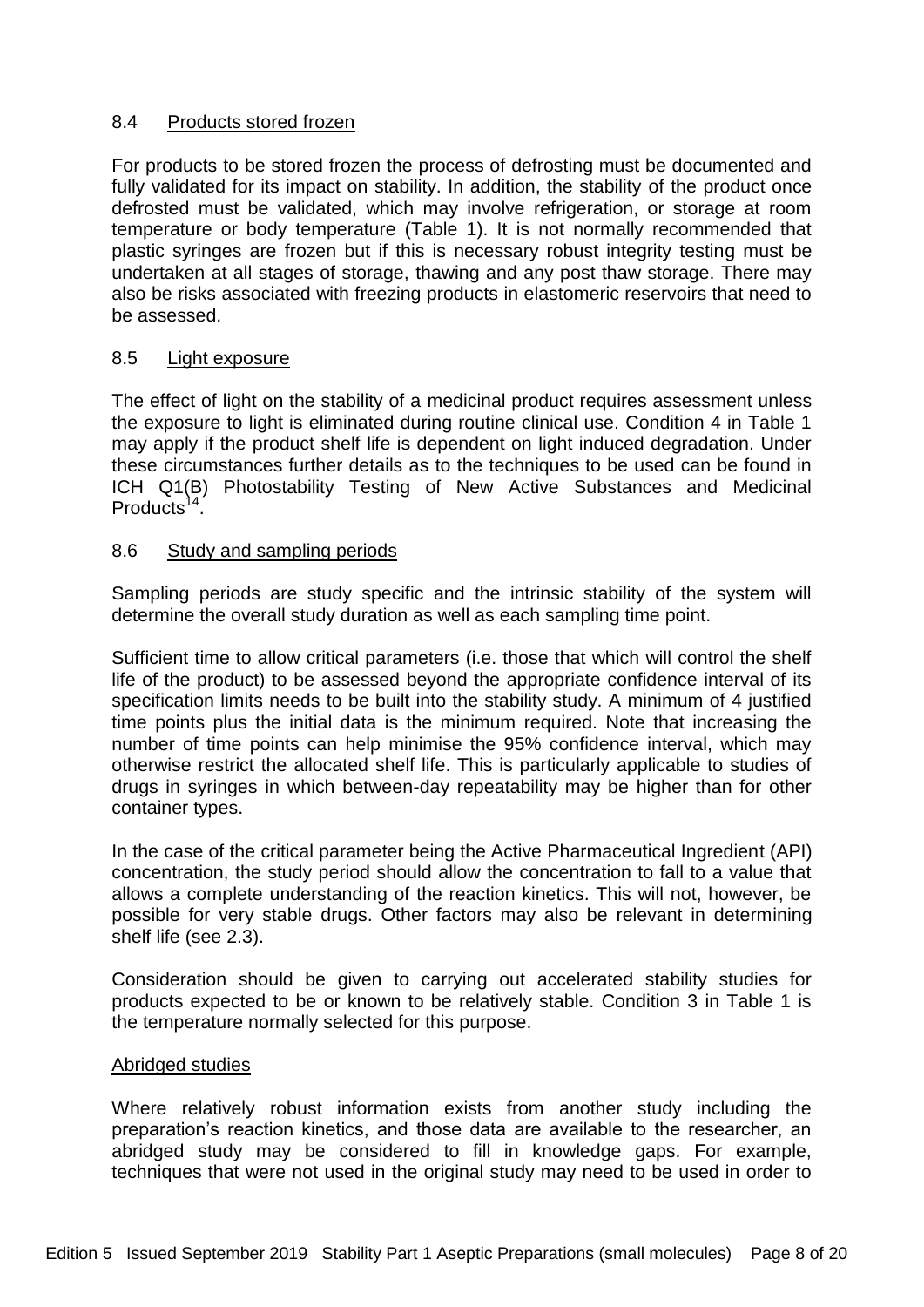extrapolate a study to a different container type, or to assess an extended infusion period at a raised temperature.

In the case of abridged studies it may be possible to reduce the number of data points or to spread them over the storage period and the final infusion period to cover both aspects of the study. For example a study may be considered to include time points  $T= 0$ , one intermediate point of refrigerated storage, the end point of refrigerated storage plus the post infusion temperature storage period data point.

## **9. Sample Numbers**

For licensed products and regularly manufactured specials there should be a programme of ongoing stability work. It is required that three independent batches have been studied for licence submissions<sup>15</sup>.

For studies of aseptically prepared products, the initial stability assessment is often carried out on a single batch, but this must include at least three replicates (independent containers) from each of the starting concentrations selected. The use of two or three fully independent batches (i.e. unique batches of stating materials) affords a much higher level of assurance to studies.

The three samples must be analysed at each time point in duplicate or preferably triplicate. Note that increasing the number of replicates for analysis can help minimise the 95% confidence interval which otherwise may restrict allocated shelf lives.

The result of each sample test should be reported independently or if summarised a measure of spread provided, such as the standard deviation. For example, for samples tested in triplicate an average and spread for each set of triplicate samples as well as an average and spread for all the samples combined for each time point should be reported (example in Appendix 1). For samples tested in duplicate this should be reported as a range for each sample together with the population mean and variance of the three samples.

Ideally test results should be reported as a percentage of the baseline concentration, so as to fully understand the degradation levels.

## 9.1 Sampling considerations

For containers with a sufficient capacity (for example greater than 60mL), individual units may be regarded as a batch and multiple samples taken from them, pulled dosage units being replaced in storage condition. Note that samples must be removed aseptically to prevent the risk of spoilage. For containers with an insufficient capacity (for example less than 60mL) in order to carry out analysis at all data points it will be necessary to prepare a fully mixed bulk before filling into its storage container to ensure all such containers contain an identical homogenous solution.

For elastomeric infusors the solution homogeneity needs to be assured and it is suggested that dilutions are made before the device itself is filled since mixing within the device itself is difficult due to the lack of air in the device and also the solution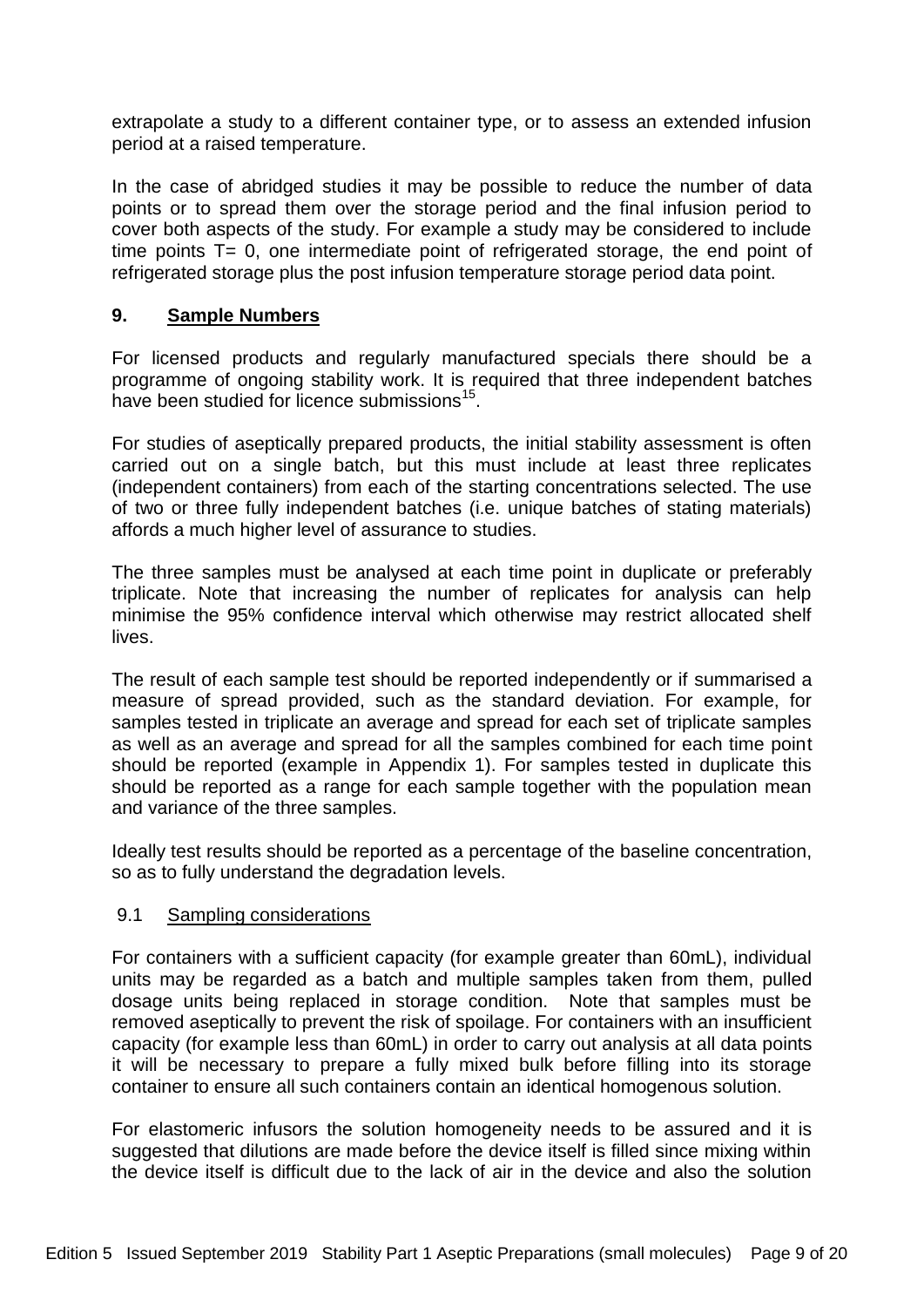added may start to fill the delivery tubing meaning that the initial sample will not be homogeneous. Removal and discarding a validated volume prior to sample removal can also be considered for these devices.

It is vital that the sample is representative of the product to be delivered to the patient; there is some concern that products susceptible to adsorption to tubing may be adversely affected if sampled from the terminal end of giving sets for elastomeric devices. In this case it may be better to cut and clamp the tubing nearer to the reservoir, although it is important that the impact of any adsorption to the tubing is understood.

For sub-visible particle counts it is paramount to sample ahead of any in-line filters and so for these samples the tubing will need to be cut ahead of the filter to allow representative sampling.

## **10. Testing Protocols**

The minimum testing protocol should include a consideration of the following points.

## 10.1 Colour, clarity and precipitation

The appearance of the product may be the stability limiting factor, particularly with the formation of visible particles / precipitates. Significant colour changes, even when associated with relatively low levels of degradation, may make the product unacceptable or non-compliant with standards (see relevant BP Monograph).

## 10.2 pH

The pH is likely to be critical to the stability of most drugs and changes in pH are likely to be indicative of other changes in the stored container that need investigation.

#### 10.3 API concentration

Often API concentration is the critical shelf life limiting factor, usually assayed by HPLC either linked to Diode Array Detector (DAD) or with a standard UV detector, other stability indicating methods may be suitable including UHPLC-MS-MS (see further section 10.5). Analytical method validation needs to be in line with the documents referenced in point 3 above whichever method is used.

#### 10.4 Sub-visible particle counts

The test for sub-visible particulates is an important part of any stability protocol and will normal follow the BP Light Obscuration technique, and if carried out to the Pharmacopoeial standard tests this technique does need relatively large sample volumes. There is evidence that a smaller sample volume will provide equivalent accuracy in terms of particle level analysis<sup>16</sup> and therefore smaller sample sizes for particle analysis may be acceptable. The Microscopic Particle Count test may also be used if appropriate<sup>17</sup>. For suspensions for injection it is expected that assessment of the particle size of the suspension be included in the stability protocol.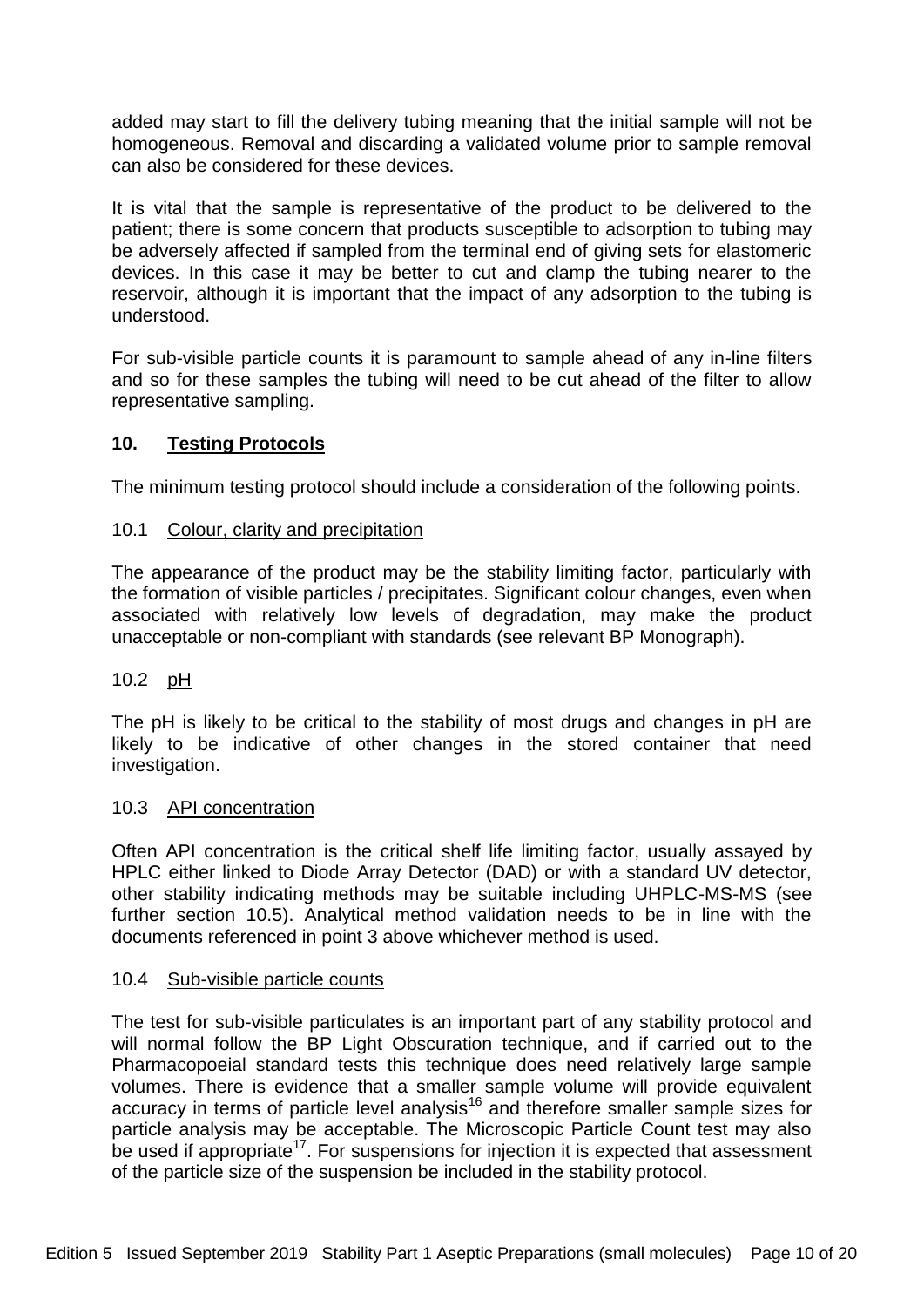#### 10.5 Degradation product concentration

Degradation product concentration may be a critical parameter in shelf life assignment, together with an understanding of the degradation mechanism and/or a risk assessment of the properties of the degradation products. With a validated HPLC assay, the resolution factor between the active ingredient and degradation products is a critical stage of the assay validation procedure.

UHPLC with dual Mass Spectrophotometer detection (UHPLC-MS-MS) allows chemical species to be separated both temporally and spatially and it does not rely upon achieving a physical separation in the same way as standard HPLC methodology.

Provided the system suitability is demonstrated in terms of the instrument response factor for each compound being determined (if analysing a mixture without a physical separation being achieved) it allows the simultaneous quantitative determination of different chemical species in a very short analysis time without prior physical separation. This technique may alleviate the need for forced degradation studies as species detected will enable full identification of the degradants.

There is generally no need to include other related substance tests where those substances are process impurities from the original manufacturing process, and would not change as a result of aseptic manipulation and subsequent storage of the product. However, these may still impact on compliance with the BP monograph for overall related substance limits and this should be considered.

Additional tests are to be included where applicable.

#### 10.6 Moisture loss

Moisture loss is usually measured by weight change over time, which may be particularly applicable to infusion bags (storage condition 2 in Table 1).

#### 10.7 Container extractables and leachables.

For many studies with water soluble drugs, understanding the container leachables is more of a generic issue connected to the container type. If, however, the drug formulation contains solubilising agents or other excipients the level of extractables may need to form part of the stability study.

#### 10.8 Excipient concentrations

Excipients can be critical to both physical and chemical drug stability and may also be important for the clinical usage of the product (for example the inclusion of tissue permeability enhancers in subcutaneous injections). In these cases the concentration of excipient should be an important consideration of the study.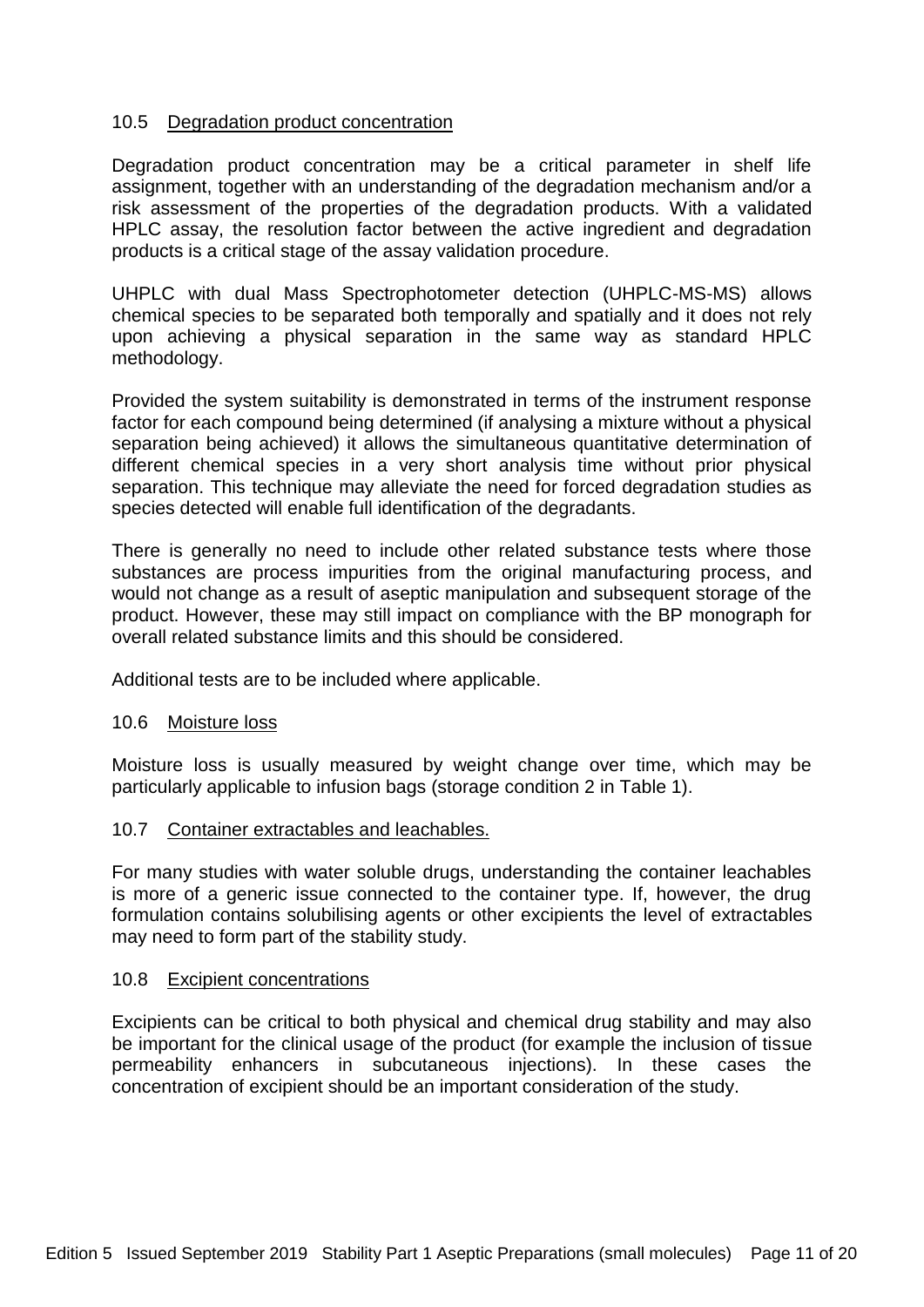## **11. Shelf Life allocation**

#### 11.1 Data Analysis

A simple plot of analytical results against time is usually insufficient for assignment of a shelf life. Various options are available for data handling and the most appropriate choice is dependent on the specific data set.

The principles of ICH Q1E (Evaluation of Stability Data)<sup>18</sup>, implemented as CPMP/ICH/420/02, should be followed where possible. The method favoured by ICH Q1E is where analytical data is subjected to linear regression analysis after determination of the appropriate relationship between critical parameter and time. An appropriate method of shelf life calculation for an attribute which is known to decrease with time utilises the lower one-sided 95% confidence limit of the regression analysis, and calculation of the time required for the critical parameter to reach the specification limit. For example, if Active Pharmaceutical Ingredient (API) loss is the critical parameter the lower 95% confidence limit of the time to reach 95% of the stated amount is the physico-chemical shelf life.

This technique, however, requires specialised knowledge and statistical software and unless the data are carefully analysed, misinterpretation could occur. This method can therefore only be used if clear statistical conditions and expert knowledge of the analytical system are applied. The potential errors are particularly exacerbated in short-term studies as generally used with aseptic compounded products.

This document offers flexibility of approach and therefore a simplified statistical approach may be acceptable where the one-sided lower 95% confidence limit of the slope is used to calculate the time to 5% degradation (see 11.2 below).

It is often not desirable to use a statistical approach where little or no degradation occurs over the course of the study. Section 8 indicates that a well-designed study should allow for a significant level of degradation to support a good understanding of the reaction kinetics but this is not always possible for stable materials. It is likely for very stable products that shelf life will be assigned for other reasons such as length of study, maximum storage time in syringes, and so on.

#### 11.2 Acceptance criteria

The British Pharmacopoeia (BP) specification for a product is a shelf life specification to which the product must comply at the end of its shelf life. In general, for injections the BP specification is 95 – 105% of stated amount. For this reason it is suggested that, where loss of the active ingredient is the critical parameter, a loss of 5% should constitute the maximum shelf life. The starting concentration for the study must also be within the BP specification for the product.

It is acknowledged that many historical stability studies may not comply with the requirements of this document and that studies need to be optimally designed for certain container types, and particularly syringes, in order to maximise the confidence in the data generated. It is suggested that some pragmatism may be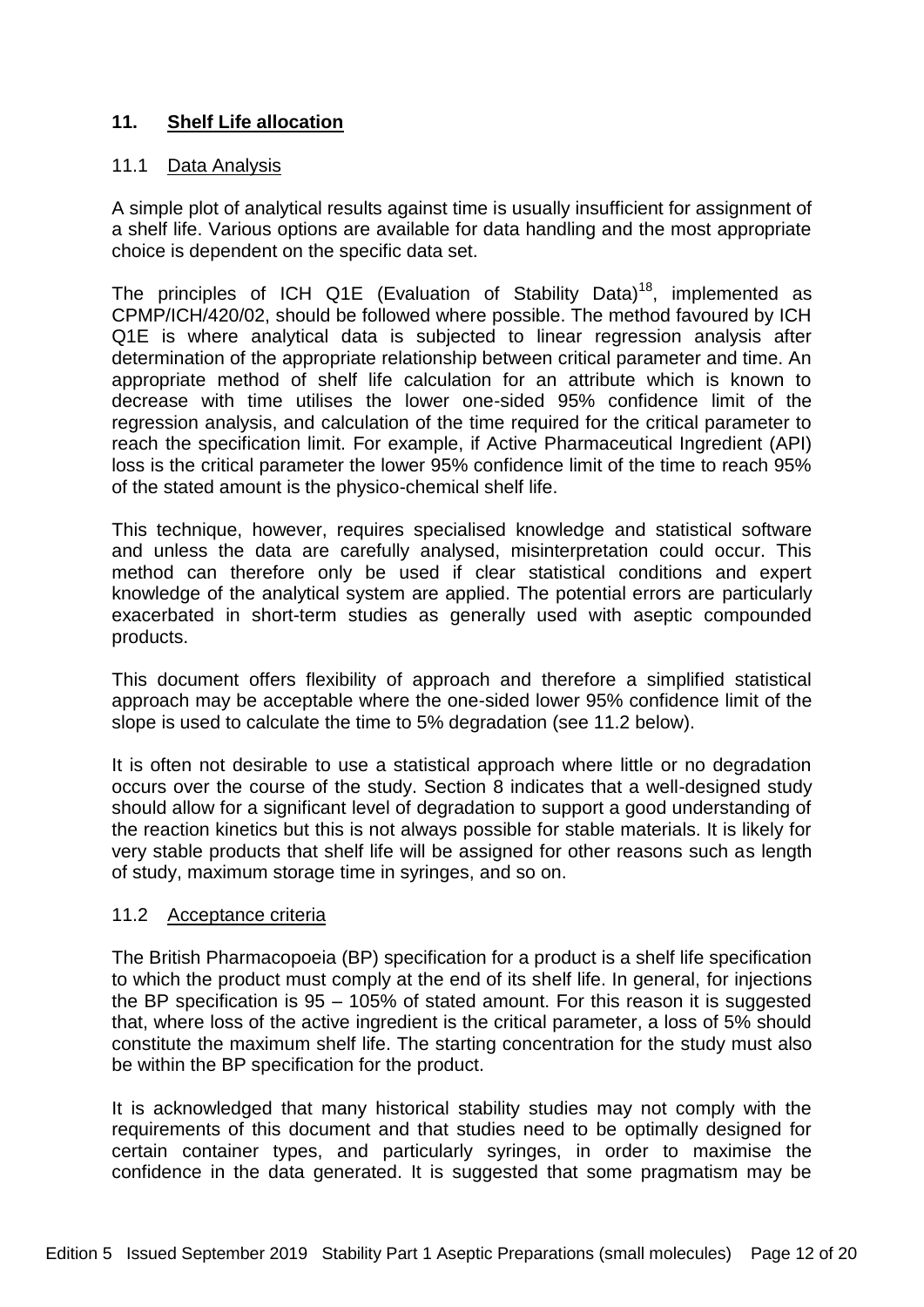required in the interpretation of such historical studies, but the rationale for accepting more than 5% loss of an active ingredient within a shelf life needs expert consideration.

This may also hold with new studies as there may be certain molecules and presentations where a 10% loss of active can be acceptable, particularly if the BP monograph accepts a larger range such as 90 – 110%. If working to a larger percentage loss then the clinical significance, including assessment of degradation products, must be fully assessed and understood.

Other statistical approaches to data analysis may be used, particularly the Confidence Bound or Maximum Rate method<sup>19</sup>.

It is important that, when using semi-permeable containers, the impact of water loss is accounted for when calculating API concentrations. Water loss will concentrate solutions and therefore could mask degradation if not accounted for. In these cases the two-sided confidence limits of the slope may be appropriate and should be calculated and compared to both the upper and lower specification limits.

Knowledge of degradation products will be critical, the structure and identity and toxicology, metabolism and clinical effects need to be understood. The level of a degradation product may be a critical parameter in assigning shelf life.

It is important to understand the difference between related substances that arise as process impurities and genuine degradation products. Where a BP limit exists for a degradation product it will need to be the limit applied to the study, and any other approach will require robust justification.

#### 11.3 In-use storage

It is important to understand the use of the product and its storage in clinical areas. If light sensitivity has not been assessed during the stability study then the product should be provided in light protective packaging with the instruction to keep the product protected from light.

Similarly in-use temperatures must not exceed those studied in the stability testing. It is important that robust change management is used if making changes to clinical protocols particularly if the result is an increase in infusion time.

## **12. Stability Study Reports**

Stability study reports should be submitted following a format consistent with the below recommendations.

**Introduction** 

• Giving the reasons why the study was undertaken.

Literature Search

• Describing how this was undertaken and summarising relevant published prior work.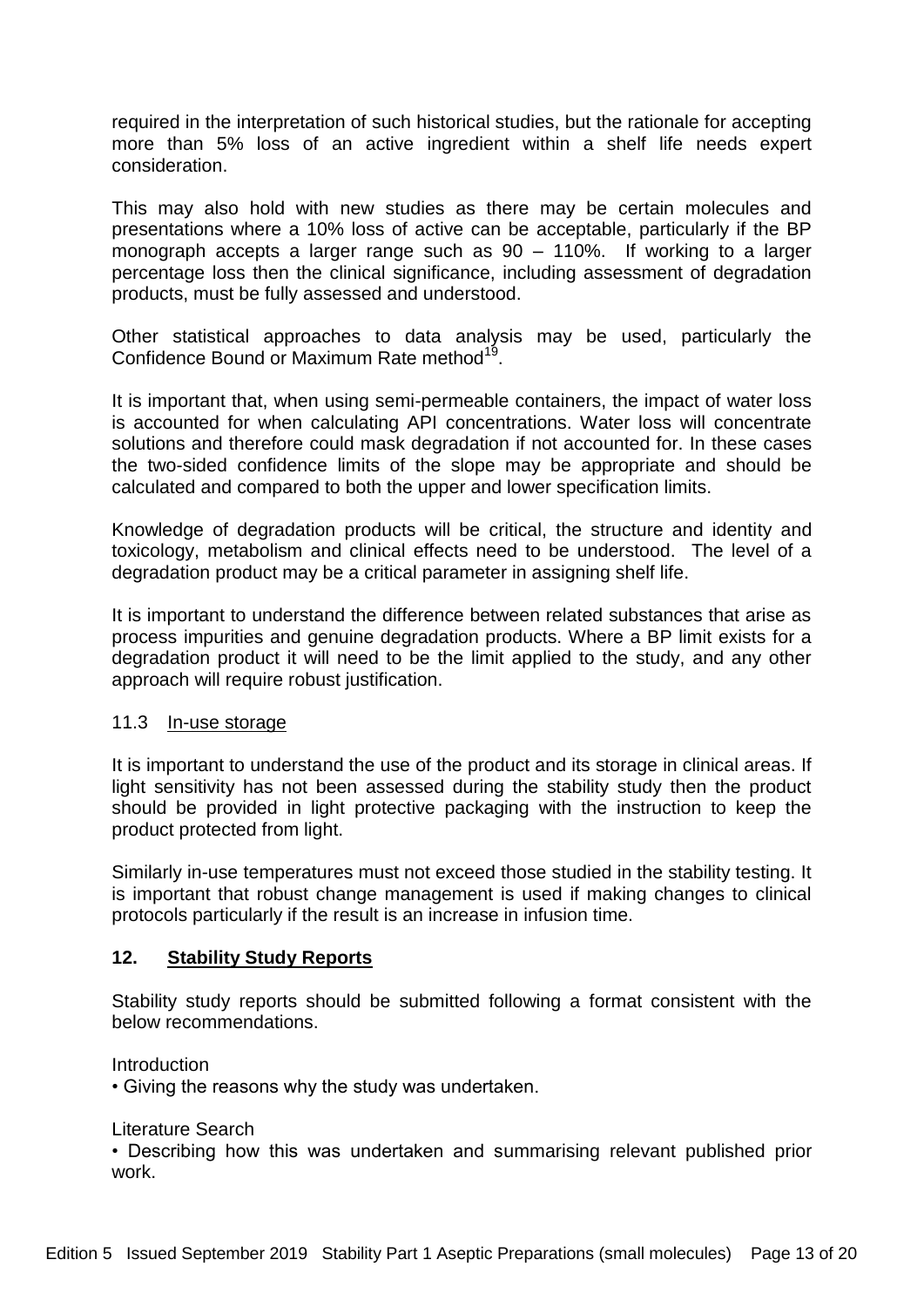#### Analytical Methods

• Describing the development, validation, and/or adoption of analytical methods used. The specificity of the method together with its ability to detect degradants must be described. Justification for the techniques selected and the acceptance criteria assigned.

#### Diluents

• Describing the diluents used, and the rationale for their choice.

#### **Container**

• Describing the containers used, and the rationale for their choice.

**Concentrations** 

• Describing the concentrations studied, and the rationale for their choice.

Storage Conditions

• Describing the storage conditions used, and the rationale for their choice.

#### Storage Protocols

• Describing the storage protocols used, and the rational for their choice.

Sample Numbers

• Describing the number of samples and batches tested, and the rationale for their choice.

Testing Protocols

• Describing the test protocols used, and the rationale for their choice.

#### **Results**

• Detailed description of all analytical results. It is suggested that results are presented as a percentage of initial concentration; initial concentrations should be given in the report.

#### **Discussion**

• Scientific critique and evaluation of the results including any statistical approach taken to analysis of the data.

#### Allocation of Shelf Lives

• Description of the methods used to calculate shelf lives and the rationale for their use.

• Description of proposed shelf lives determined from the study.

#### **Conclusions**

• Overall conclusions from the study. The report should also justify any omissions in the protocol, the testing programme or data availability and explain any nonconformances such as out of specification or out of trend results.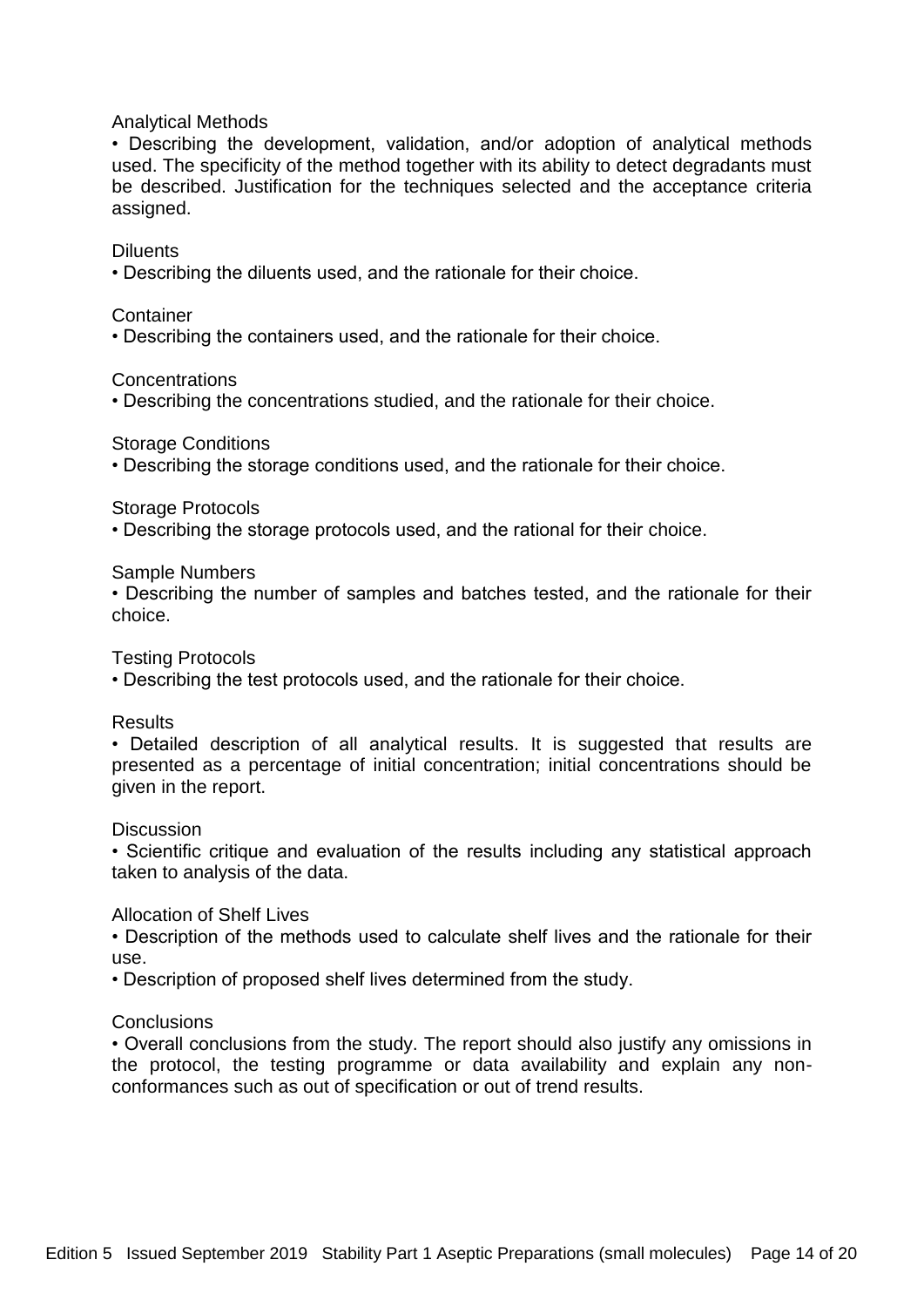## **13. Extrapolation of data**

It can be reasonable to interpolate data within the range of the study (concentrations, storage temperatures etc.) as long as consistent results are obtained from the concentrations studied. Extrapolation of data beyond that studied is a risk based process and a good understanding of the drug concerned, its reaction kinetics, its solubility and its ability to adsorb to surfaces are all important considerations that require an expert opinion before a decision is made. Extrapolation to different types of container will require an understanding of the differences in properties between the two containers. Robust change control is required for all changes and extrapolations.

#### **Glossary**

- API Active Pharmaceutical Ingredient
- BP British Pharmacopoeia
- DAD Diode Array Detector
- EP European Pharmacopoeia
- HPLC High Performance Liquid Chromatography

ICH - International Conference on Harmonisation of Technical Requirements for Registration of Pharmaceuticals for Human Use

- MA Marketing Authorisation
- MS Mass Spectrometry
- SmPC Summary of Product Characteristics
- UHPLC Ultra High Performance Liquid Chromatography
- UV Ultra-violet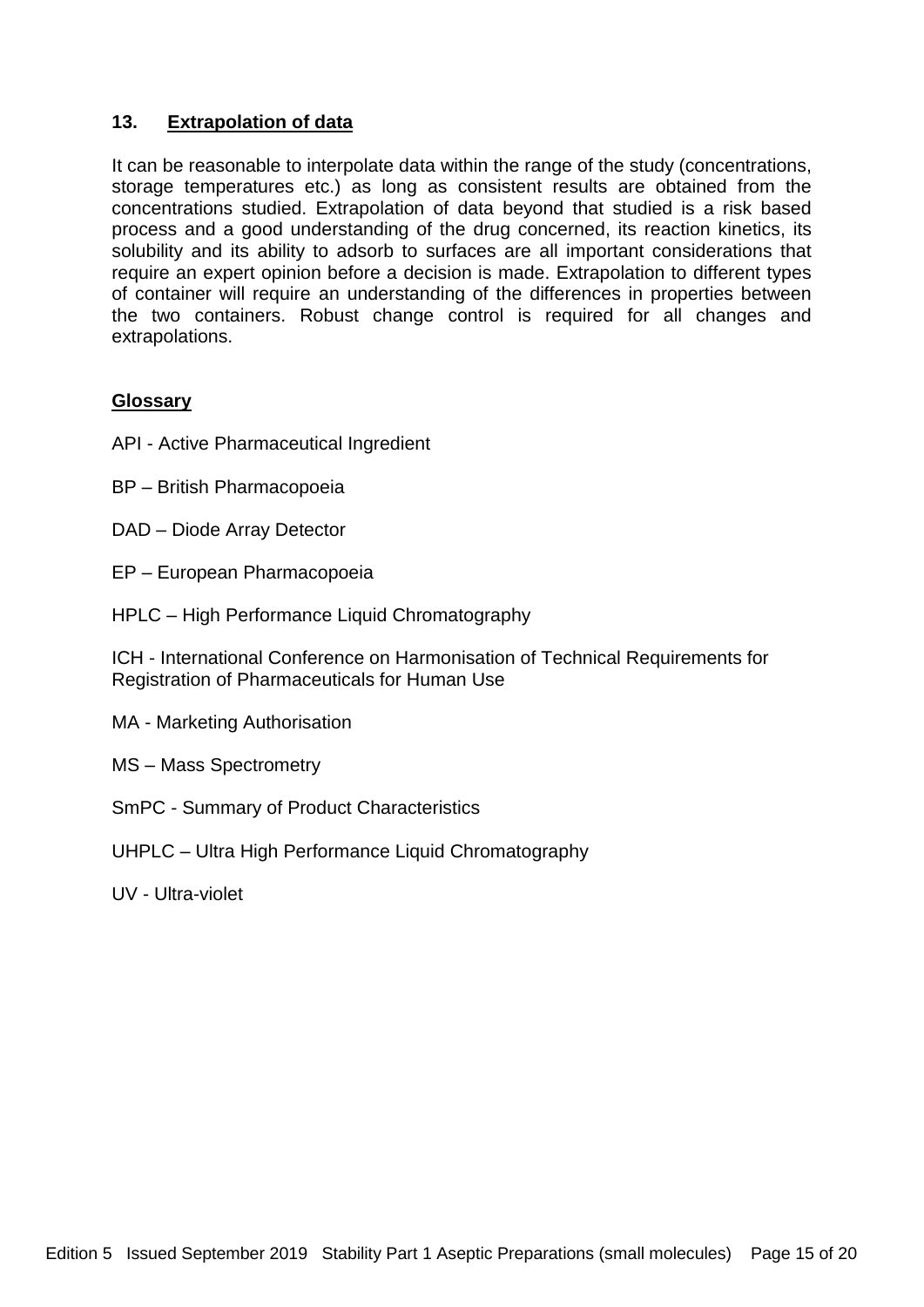## **References**

1. A Standard Protocol for Deriving and Assessment of Stability: Part 2 - Aseptic Preparations (Biopharmaceuticals) – NHS Pharmaceutical Quality Assurance Committee. [www.medicinesresources.nhs.uk/en/Communities/NHS/UKQAInfoZone](http://www.medicinesresources.nhs.uk/en/Communities/NHS/UKQAInfoZone)

2.NPSA Patient Safety alert 20 (28 March 2007) – Promoting Safer Use of Injectable Medicines. [www.nrls.npsa.nhs.uk/resources/?entryid45=59812](http://www.nrls.npsa.nhs.uk/resources/?entryid45=59812)

3. Guidance on the Validation of Pharmaceutical Quality Control Analytical Methods - NHS Pharmaceutical Quality Assurance Committee March 2005. [www.medicinesresources.nhs.uk/en/Communities/NHS/UKQAInfoZone](http://www.medicinesresources.nhs.uk/en/Communities/NHS/UKQAInfoZone)

4. ICH Q2(R1) Validation of Analytical Procedures: Methodology [www.ich.org/products/guidelines.html](http://www.ich.org/products/guidelines.html)

5. Microbiological protocol for the integrity testing of syringes - NHS Pharmaceutical Quality Assurance Committee, 2<sup>nd</sup> edition April 2013. [/www.medicinesresources.nhs.uk/en/Communities/NHS/UKQAInfoZone](http://www.medicinesresources.nhs.uk/en/Communities/NHS/UKQAInfoZone)

6. British Pharmacopoeia 2019 Appendix XIX G Sterile Single-use Plastic Syringes (Ph. Eur. method 3.2.8).

7. National collated data from syringe integrity testing – NHS Pharmaceutical R&D Group. [www.qcnw.nhs.uk](http://www.qcnw.nhs.uk/)

8. BD Plastipak Field Safety Notice MS-15-637-FA (issued 28<sup>th</sup> September 2015)

9.Farwell J. Aseptic Dispensing for NHS Patients (The Farwell Report) Department of Health 1995.

10. What is the maximum temperature reached in elastomeric devices under simulated OPAT conditions? Archives of Disease in Childhood. 101(9), p.e2. van Der Merwe, S. and Green, H. (2016) . Poster presented at NPPG November 2015

11. In Use Temperature Investigation 100mL Dosi-Fuser, The Newcastle-upon-Tyne NHS Foundation Trust, Laura Davies, Carly Henderson, David Caulfield (2016) [www.qaney.co.uk](http://www.qaney.co.uk/)

12. Antibiotic stability related to temperature variations in elastomeric pumps used for outpatient parenteral antimicrobial therapy (OPAT). J Antimicrob Chemother dkw582 Rachel Voumard, Niklas van Neygham, Camille Cochet, Celine Gardiol, Laurent Decosterd, Thierry Buclin, Serge de Valliere

13. European Pharmacopoeia 8.0, 2.9.4. Dissolution test for Transdermal patches

14. ICH Q1B Photostability Testing of New Active Substances and Medicinal Products. [www.ich.org/products/guidelines.html](http://www.ich.org/products/guidelines.html)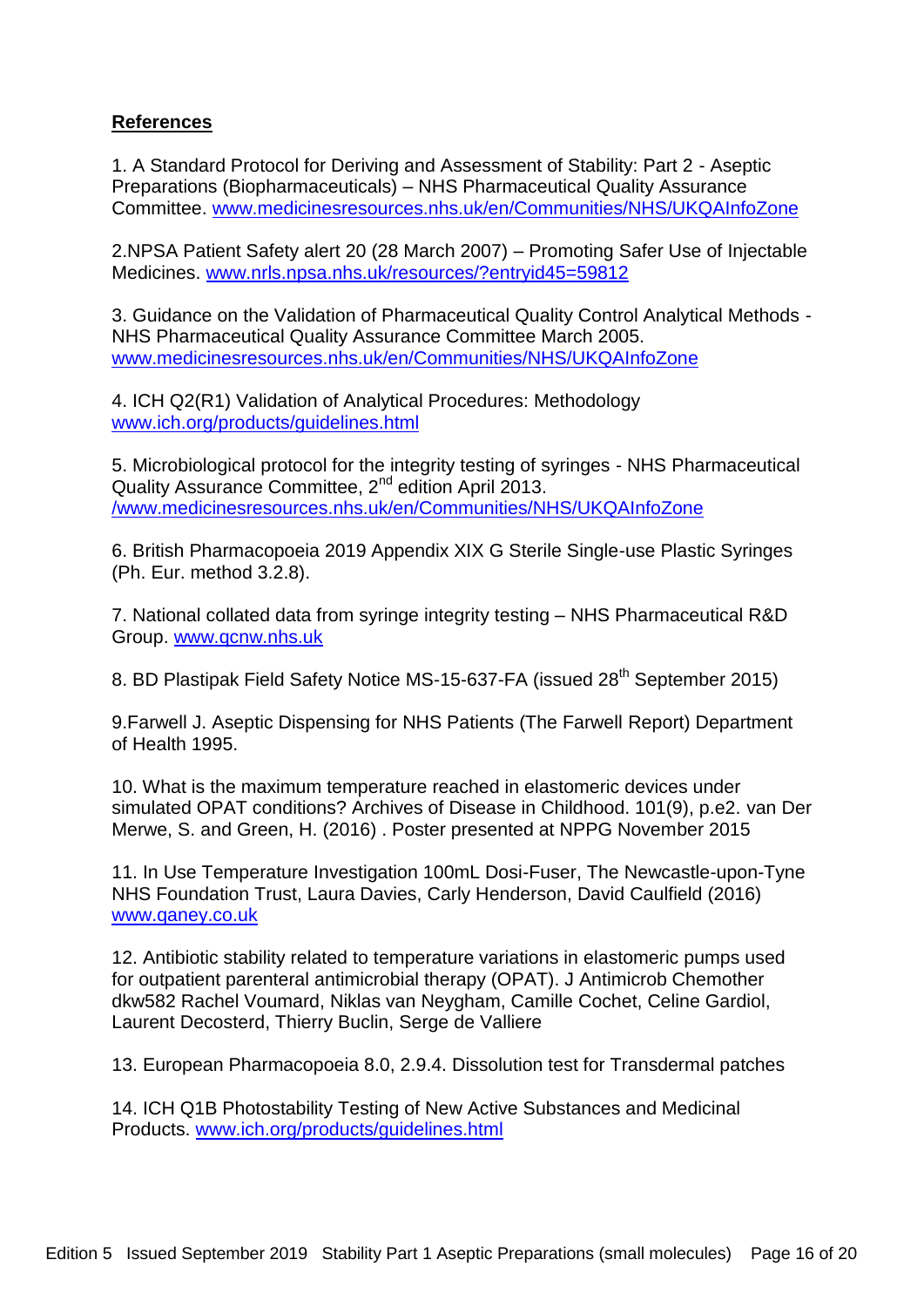15. ICH Q1A(R2) Stability Testing of New Drug Substances and Products. [www.ich.org/products/guidelines.html](http://www.ich.org/products/guidelines.html)

16. Pharmaceutical feasibility of sub-visible particle analysis in parenterals with reduced volume light obscuration methods, European Journal of Pharmaceutics and Biopharmaceutics 85 (2013) 1084–1087, Andrea Hawe , Frank Schaubhut , Raimund Geidobler, Michael Wiggenhorn, Wolfgang Friess, Markus Rast, Christian de Muynck , Gerhard Winter

17. British Pharmacopoeia 2019, Appendix XIII A. Particulate Contamination: Subvisible Particles (Ph. Eur. method 2.9.19).

18. ICH Q1E Evaluation of Stability Data. [www.ich.org/products/guidelines.html](http://www.ich.org/products/guidelines.html)

19. Norwood, Drug Development & Industrial Pharmacy 12, 553-60, [1986]

20. Assessment Template (Small Molecules) – NHS Pharmaceutical R&D Group. [www.qcnw.nhs.uk](http://www.qcnw.nhs.uk/)

21. Chemotherapy Standard Product Specifications [https://www.england.nhs.uk/commissioning/spec-services/npc-crg/group-b/b02/dose](https://www.england.nhs.uk/commissioning/spec-services/npc-crg/group-b/b02/dose-banded-chemotherapy-standardised-product-specifications/)[banded-chemotherapy-standardised-product-specifications/](https://www.england.nhs.uk/commissioning/spec-services/npc-crg/group-b/b02/dose-banded-chemotherapy-standardised-product-specifications/)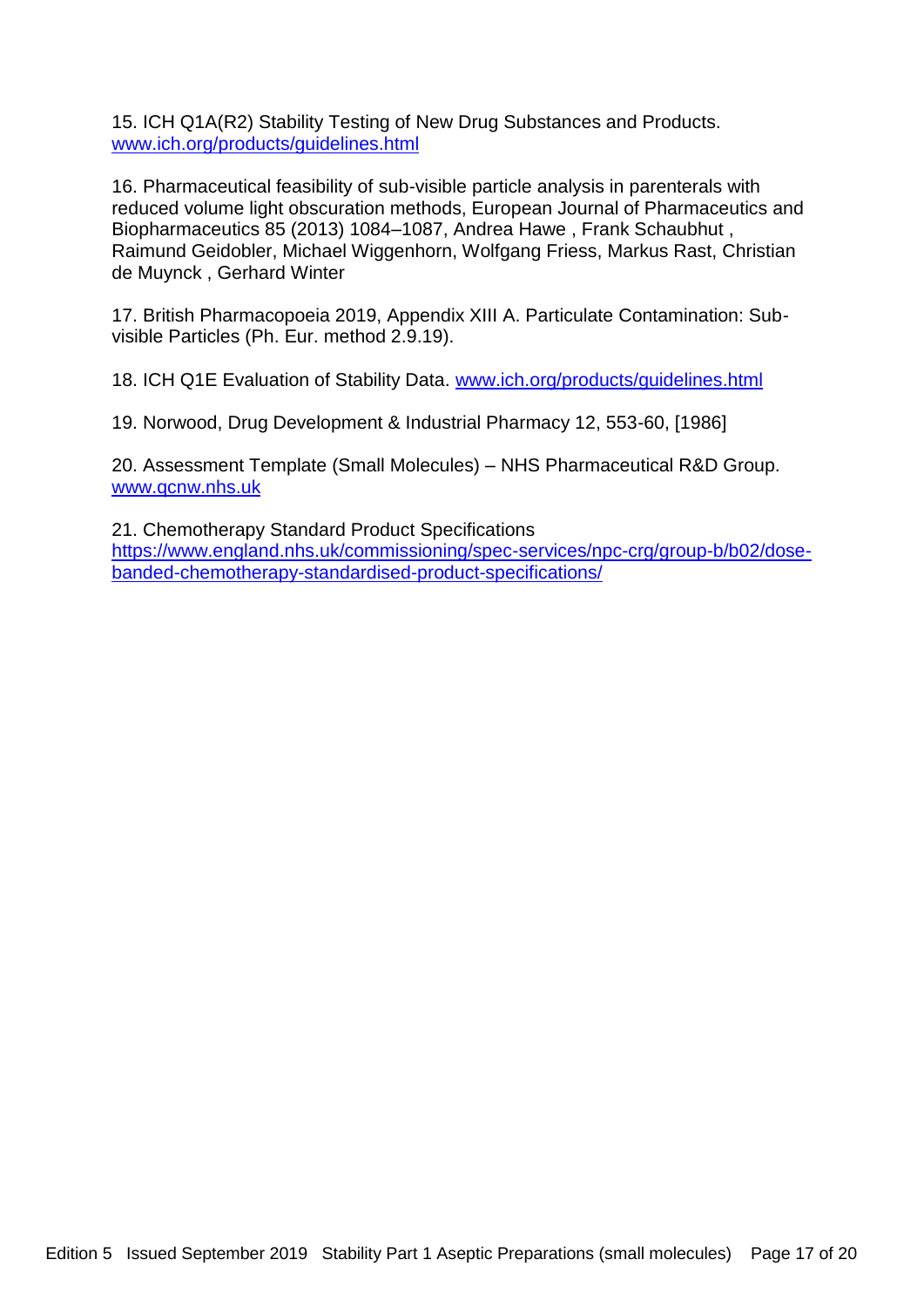## **Appendix 1 Example of reporting of results from stability trials**

For three replicates each tested in triplicate the report at each time point should be presented as:

Replicate 1 100.3% +/- 1.3% Replicate 2 99.6% +/- 0.7% Replicate 3 100.7% +/- 0.5% Population mean 100.2% variance 0.21%

For three replicates each tested in duplicate the report at each time point should be presented as:-

Replicate 1 99.7% – 100.3% Replicate 2 100.1% - 101.1% Replicate 3 99.4% - 100.6% Population mean 100.2% variance 0.31%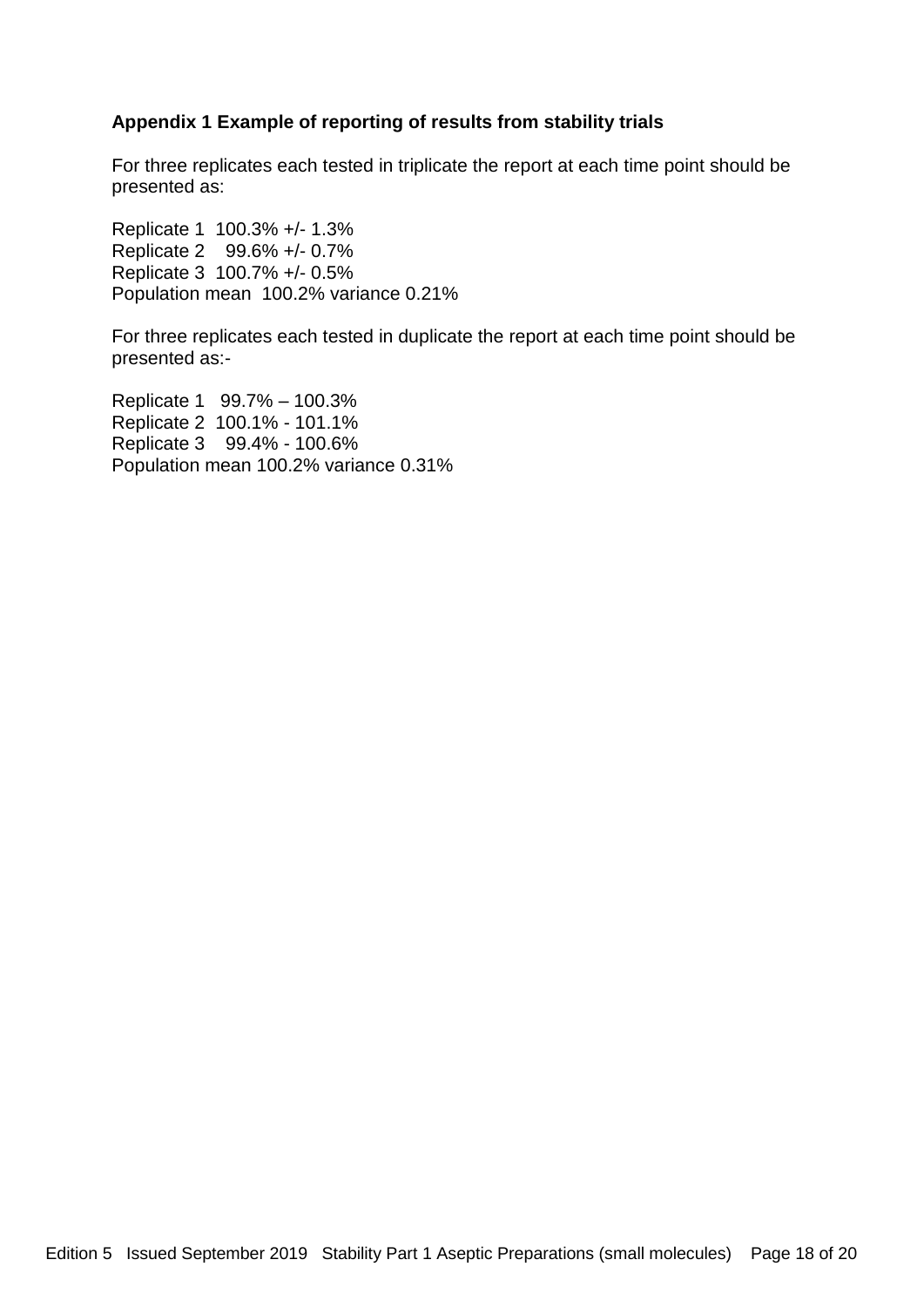#### **Appendix 2. Checklist for assessment of stability data for procured small molecule aseptically prepared products (Specials)**

The following checklist is provided as a quick guide to assessing the suitability of procured aseptically prepared Specials from the stability assessment viewpoint. This should be used alongside other assessment tools for unlicensed products.

Preparation:………………………………………………………………………………………

Supplier / Manufacturer:……………………………………………………………………….

| 1) Formulation     | 1.1) Is the formulation specified in                                   | Yes (go to 1.2) / No (return to            |  |
|--------------------|------------------------------------------------------------------------|--------------------------------------------|--|
|                    | the product specification including                                    | supplier for specification)                |  |
|                    | any concentration restrictions                                         |                                            |  |
|                    | 1.2) Is the formulation fit for purpose                                | Yes (go to 1.3) / No (source a             |  |
|                    | and for the patient / patient group                                    | suitable formulation)                      |  |
|                    | 1.3) Is the preparation made in                                        | Yes / No (Record and proceed)              |  |
|                    | accordance with the SmPC                                               |                                            |  |
| 2) Shelf life      | 2.1) What shelf life is assigned by                                    |                                            |  |
| assigned           | the manufacturer                                                       |                                            |  |
|                    | 2.2) Is the shelf life based on the                                    | Yes (go to 3.1) / No (go to 2.3)           |  |
|                    | recommendations in the SmPC                                            |                                            |  |
|                    | 2.3) Is this based on a specific                                       | Yes (go to 3.1) / No (go to 2.4)           |  |
|                    | stability study (in-house or supplied                                  |                                            |  |
|                    | by starting material manufacturer)                                     |                                            |  |
|                    | 2.4) Is it based on an expert                                          | Yes (assess whether this is                |  |
|                    | assessment of stability based on                                       | suitable and whether risks can             |  |
|                    | related product information                                            | be mitigated)/ No (Ask supplier            |  |
|                    | (extrapolation)                                                        | for more information or source             |  |
|                    |                                                                        | another supply)                            |  |
| 3) Stability study | 3.1) Is the stability study based on                                   | Yes (go to 3.2) / No (get an               |  |
| report             | the formulation to be procured                                         | expert opinion on the suitability          |  |
|                    | (Concentration range, diluent, final                                   | of extrapolation)                          |  |
|                    | container, storage conditions)                                         |                                            |  |
|                    | 3.2) Does the report follow the                                        | Yes (go to 4.1) / No (assess the           |  |
|                    | format outlined in this document                                       | impact of the lack of information)         |  |
| 4) Stability study | 4.1) Storage temperatures / Does                                       | Storage                                    |  |
|                    | this support the product storage                                       | Temperature                                |  |
|                    | directions assigned to the product                                     | Accelerated storage                        |  |
|                    | procured                                                               | temperature                                |  |
|                    |                                                                        | Acceptable (go to 4.2) / Not               |  |
|                    |                                                                        | acceptable (get an expert                  |  |
|                    |                                                                        | opinion on suitability of                  |  |
|                    |                                                                        | extrapolation)                             |  |
|                    | 4.2) Study storage period / does this<br>exceed the applied shelf life | Yes (go to 4.3)/No<br>(assess suitability) |  |
|                    | 4.3) Does the study include a range                                    | Yes (Go to 4.4) / No (consider             |  |
|                    | of concentrations (or is only one                                      | the robustness of the data to              |  |
|                    | specific concentration required)                                       | support the range of products              |  |
|                    |                                                                        | procured)                                  |  |
|                    | 4.4) Replicates - does the study                                       | Yes (Go to 4.5) / No (consider             |  |
|                    | include at least three replicates                                      | the robustness of the data                 |  |
|                    | (separate samples) tested in                                           | presented)                                 |  |
|                    | triplicate                                                             |                                            |  |